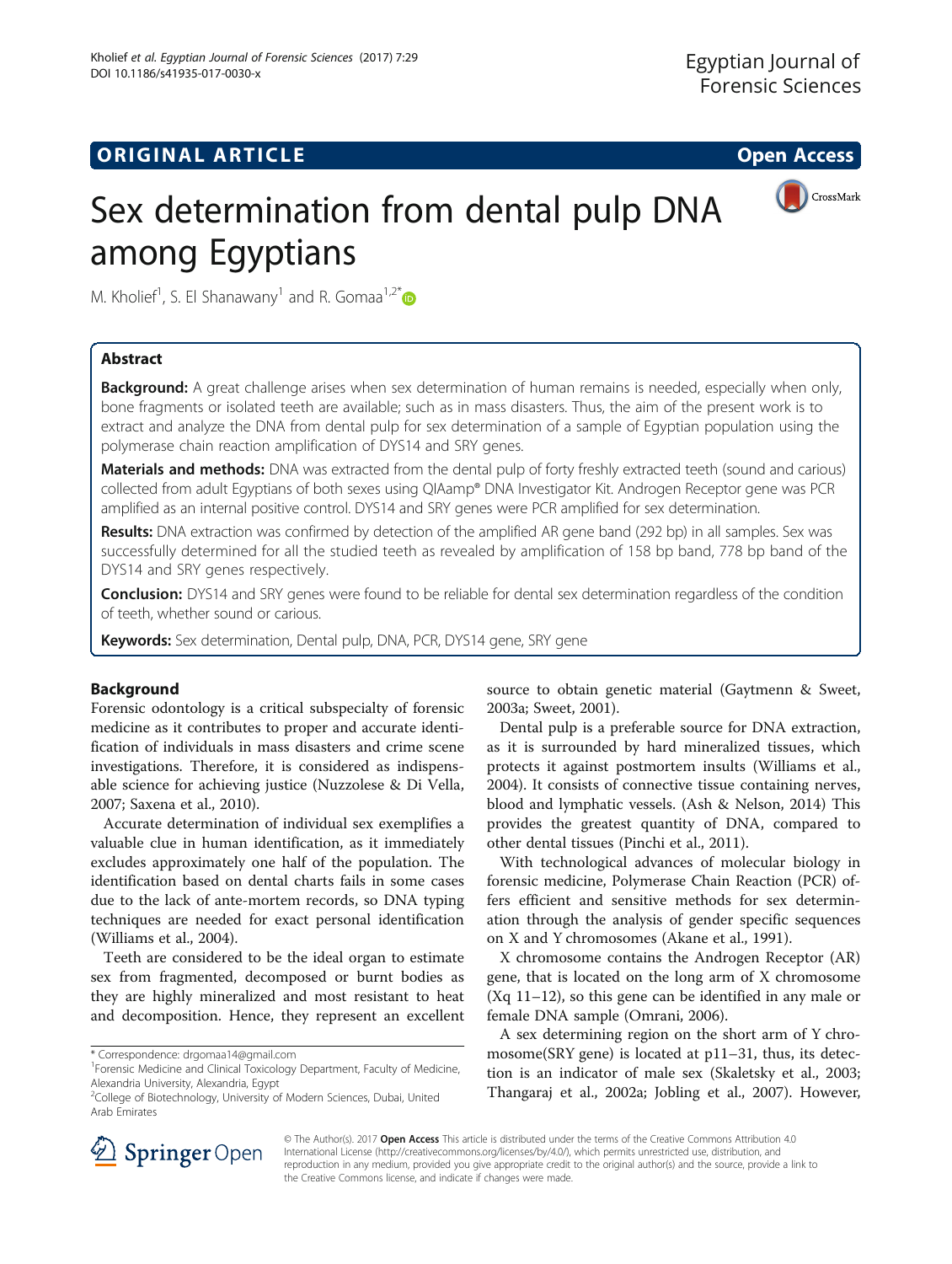<span id="page-1-0"></span>

much attention has been lately given to the DYS14 gene as a marker located in intron 1 of the multicopy Yencoded Testis-Specific Protein (TSPY) that plays a role in spermatogenesis. A single Y chromosome contains, on average, more than 50 copies of this gene, each copy carries the DYS14 marker. Thus, it is recommanded to be easily looked for in poor quality DNA or low copy number (Zimmermann et al., [2008\)](#page-6-0).

DYS14 gene was used as a non- invasive method for fetal sex determination from maternal plasma (Fernández-Martínez et al., [2012\)](#page-6-0). Nowadays, it is used for identification of male DNA in mixed male and female samples in case of sexual assaults (Kamodyová et al., [2013\)](#page-6-0).

The purpose of the current study was to extract and analyze DNA from the dental pulp of a sample of Egyptian adult individuals for sex determination using polymerase chain reaction amplification of SRY and DYS14 genes.

# Materials and methods

# Materials

The present study was conducted on 40 freshly extracted teeth from adult Egyptian patients of both sexes with an age range from 19 to 58 years, attending different dental hospitals and clinics.

All teeth were evaluated using radiographs to verify the presence or absence of pulp space.

### Inclusion criteria

Freshly extracted teeth from all quadrants for orthodontic, periodontal or prosthetic reasons were included regardless to the presence or absence of caries.

#### Exclusion criteria

Previously restored teeth with any filling material, in addition to grossly damaged teeth as well as completely calcified teeth were all excluded from the study.

## **Methods**

Informed consent was obtained from all participants, as well as approval of the Medical Ethics Committee of Faculty of Medicine, Alexandria University.

1. Sample Preparation

All the extracted teeth were decontaminated to eliminate external contaminants present on the exterior surface that could potentially affect the quality of the collected DNA. Handling of the teeth was under aseptic conditions using sterile instruments and disposable gloves. The decontamination process was performed by immersing the teeth in 0.9% isotonic saline solution for 15 min, then washing with distilled water.

2. Pulp Extirpation and Storage: (Fig. 1)

The pulp chamber of each tooth was accessed through the occlusal surface of the teeth by a high speed air driven hand piece. Following that, the pulp was carefully removed using a barbed broach avoiding the shredding effect. Finally, the pulp was placed in a sterile 1.5 ml labeled Eppendorf tube containing phosphate buffer saline and stored at −20 °C till DNA extraction was performed.

| <b>Table 1</b> AR, SRY and DYS14-specific primers sets and base |  |  |  |
|-----------------------------------------------------------------|--|--|--|
| sequences. (Mohammed & Tayel, 2005; Gomaa & Sheta, 2013)        |  |  |  |

| Primer             | Sequence 5'-3'                 |
|--------------------|--------------------------------|
| AR Forward         | <b>CTCTGGGCTTATTGTAAACTTCC</b> |
| AR Reverse         | GTCCAGGAGCTGGCTTTTCCCTA        |
| SRY forward        | GGTGTTGAGGGCGGAGAAATGC         |
| <b>SRY Reverse</b> | <b>GTAGCCAATGTTACCCGATTGTC</b> |
| DYS14 Forward      | CATCCAGAGCGTCCCTGG             |
| DYS14 Reverse      | <b>TTCCCCTTTGTTCCCCAAA</b>     |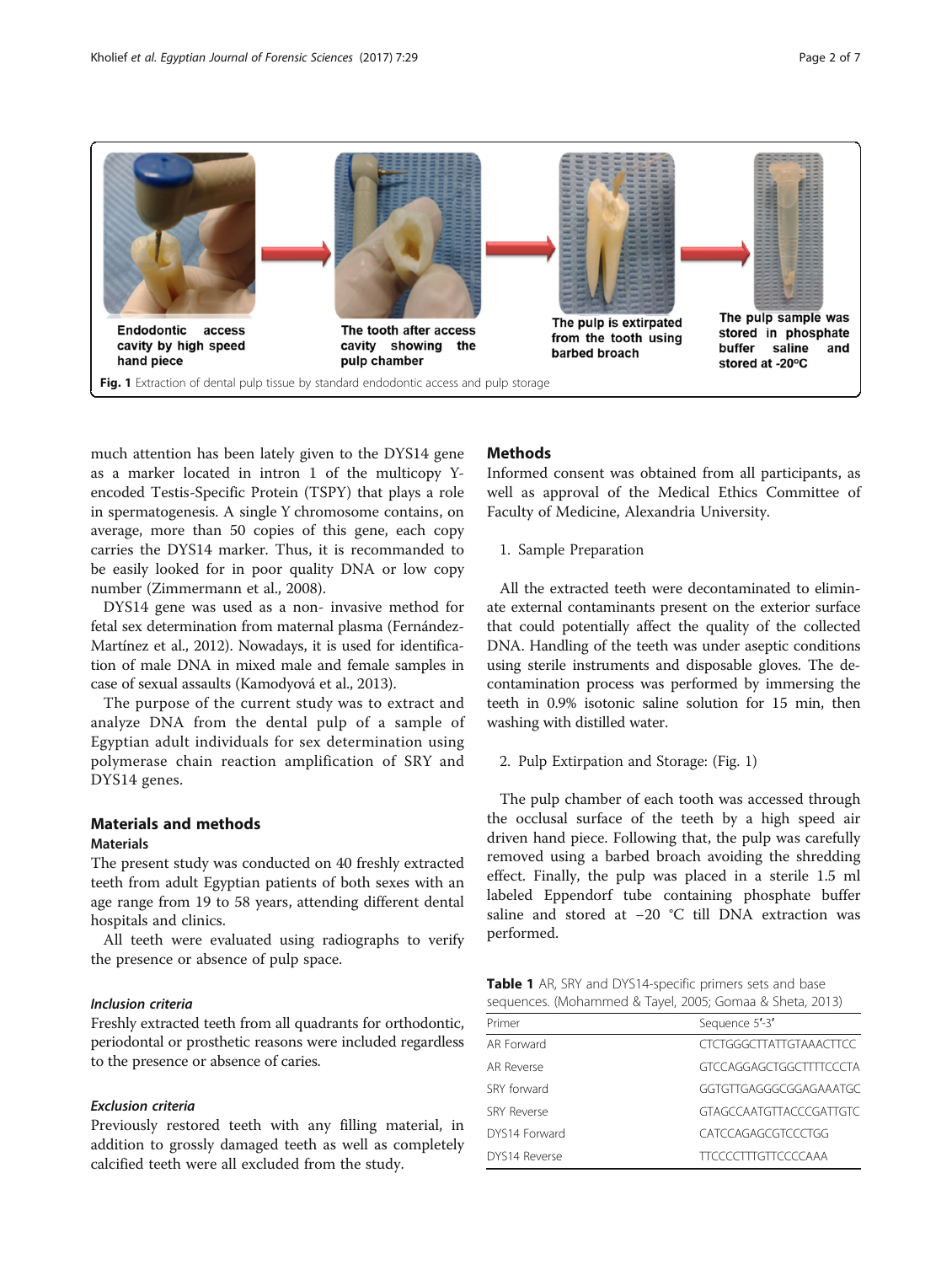| Steps                | PCR Program for AR gene       | PCR Program for SRY gene | PCR Program for DYS14 gene |
|----------------------|-------------------------------|--------------------------|----------------------------|
| Initial denaturation | 95 °C for 10 mins             | 95 °C for 10 mins        | 95 °C for 10 mins          |
| Denaturation         | 95 °C for 20 s                | 95 °C for 1 min.         | 95 °C for 30 s             |
| Annealing            | 72 °C for 1 min. <sup>a</sup> | 58 °C for 1 min.         | 60 °C for 30 s             |
| Extension            |                               | 72 °C for 1 min.         | 72 °C for 30 s             |
| Number of cycles     | 35 cycles                     | 35 cycles                | 35 cycles                  |
| Final extension      | 72 °C for 7 mins              | 72 °C for 10 mins        | 72 °C for 10 mins          |

Table 2 PCR program for amplification of AR, SRY and DYS14 genes

<sup>a</sup>Annealing and extension steps are combined together in one step

3. Detection of Androgen Receptor and Sex Determining Genes

All subsequent experiments were performed blindly and sex results were cross matched at the end of the study.

4. DNA Extraction "Solid Phase Extraction":

After complete thawing of the frozen sample, the storage buffer (phosphate buffer saline) was withdrawn and discarded, leaving the dental pulp in the Eppenderof tube.

The extraction procedures were performed according to the QIAamp DNA investigator kit protocol (QIAamp® DNA Investigator Handbook, [2010\)](#page-6-0).

#### 5. DNA amplification:

SRY and DYS14 genes were amplified for sex determination by using a conventional singleplex Polymerase Chain Reaction (PCR) technique. Negative control was rum throughout all the experiments using molecular biological water to detect any possible contamination. AR gene was amplified as an internal positive control.

For each reaction, the following constituents were added to a 200 μl PCR tube containing a PCR bead: (Illustra pure Taq Ready-To-Go PCR Beads, [n.d.\)](#page-6-0).

- 0.5 μl (forward) primer, 0.5 μl (reverse) primer (Table [1](#page-1-0)).
- 5 μl extracted DNA.
- 19 μl sterile molecular biology water to reach a final volume of 25 μl.

Thermal cycling was performed for the three genes using different conditions (Table 2).

#### Visualization of PCR products: (Denomme et al., [2007\)](#page-6-0)

PCR products were checked via gel electrophoresis on a 2% agarose gel containing ethidium bromide and visualized using UV gel documentation system. The images were captured and saved.

### Results

Absence of bands in negative control samples indicated proper decontamination techniques.

All dental pulp samples showed the amplified bands of androgen receptor gene (292 bp) indicating successful DNA extraction as shown in (Fig. 2).

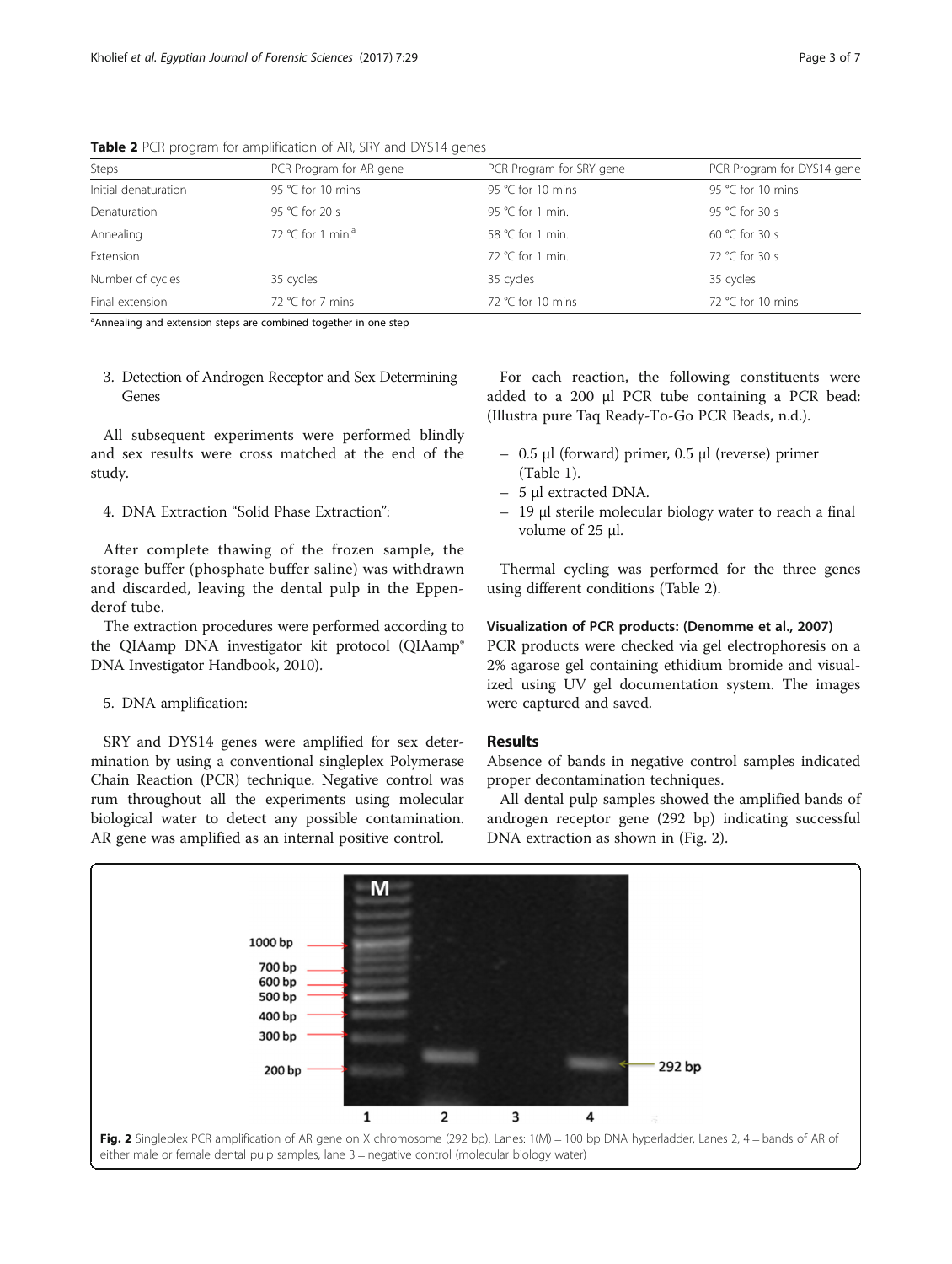

Twenty four dental pulp samples showed the amplified bands of DYS14 gene (158 bp) and bands of SRY gene (778 bp) indicating male sex. However, the rest of the samples (16 teeth) showed no bands of either DYS14 or SRY gene in spite of displaying the amplified bands of the positive control AR gene (292 bp) that leads to identification of the female sex (Figs. 3, 4, and [5\)](#page-4-0).

As regards to the tooth status, DNA was successfully extracted as proved by AR gene amplification in all the studied pulp samples, whether from sound or carious teeth. Furthermore, the condition of the teeth did not affect the process of DYS14 or SRY gene where both showed their bands in all the studied male samples, whether extracted from sound or carious teeth (Figs. [6](#page-4-0), [7\)](#page-5-0).

At the end of the DNA analysis, results were compared to the original sex data of the dental pulp samples and showed 100% success of the process of sex determination using the studied genes with no false positive or false negative results.

#### **Discussion**

With the increasing rate of violence, crimes and terrorism with advancement of weapons used, proper human

identification is required for legal and humanitarian reasons which is considered as a challenging field of study and research in forensic science. In this regard, many studies have used the dental pulp for sex determination (Veeraraghavan et al., [2010;](#page-6-0) Zapico & Ubelaker, [2013](#page-6-0); Nogami et al., [2008](#page-6-0); Nayar et al., [2014](#page-6-0); Naik et al., [2012\)](#page-6-0).

A single tooth may be the sole evidence presented in the scene and being the most durable tissue enclosing a rich vascular network; that is why the tooth pulp was chosen for sex determination in the present study.

Decontamination procedure which was applied in the present study, did not include any bleaching agents or detergents, in contrast to that were applied in the previous studies (Sweet & Hildebrand, [1998;](#page-6-0) Gaytmenn & Sweet, [2003b](#page-6-0); Kemp & Smith, [2005;](#page-6-0) Marjanovic et al., [2007](#page-6-0); Alakoc & Aka, [2009\)](#page-6-0).

(Higgins et al., [2013](#page-6-0)), proved that bleaching agents decreased the amount of DNA yield in comparison to non- bleach treated teeth. Therefore, in the present work we did not use this method of decontamination to avoid destruction of DNA or dissolution of the pulp.

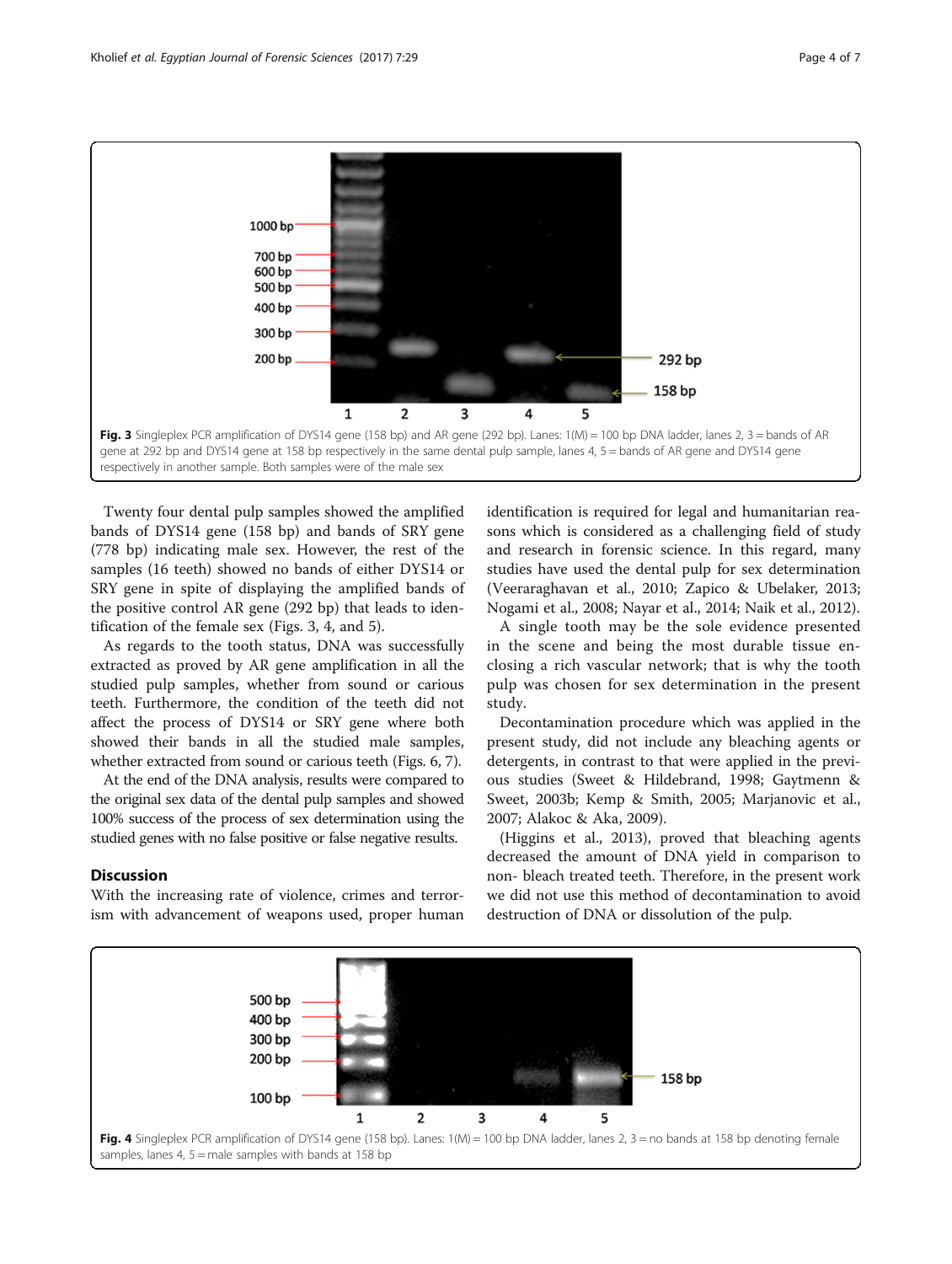<span id="page-4-0"></span>

Actually there were no cases of external DNA contamination encountered in this study, as the androgen receptor gene was successfully amplified in all the samples. This denotes the effectiveness of the used decontamination method.

To access the dental DNA, many authors crushed the whole tooth (Sweet & Hildebrand, [1998;](#page-6-0) Sivagami et al., [2000](#page-6-0); Meyer et al., [2000;](#page-6-0) Baker et al., [2001;](#page-6-0) Rubio et al., [2009](#page-6-0)), while others preferred sectioning the tooth (Gaytmenn & Sweet, [2003b](#page-6-0); Murakami et al., [2000](#page-6-0); Shiroma et al., [2004](#page-6-0); PreseEki et al., [2000](#page-6-0)). The main drawback of the crushing method is that it completely destroys the teeth which is hindering further investigations. In sectioning the teeth, the access to the pulp chamber, by clear fracture, needs an experienced dentist. It is also difficult to perform teeth sectioning in case of pulp retraction (Tilotta et al., [2010](#page-6-0)).

In agreement with (Tilotta et al., [2010\)](#page-6-0), the pulp was successfully extirpated in the current study by a standard endodontic access. The main advantage of this method is being conservative, so the tooth can be used for further investigation. It is also performed under air and water spray to prevent heating, whereas crushing or sectioning produces heat which may damage the genetic material (Tilotta et al., [2010\)](#page-6-0). However, the endodontic access method utilized in this study required the need for a skilled dentist where the pulp was extracted with sufficient quality and quantity even from elder teeth.

The DNA extraction protocol used in the current study was based on solid phase extraction using silica- based column in contrary to other studies, where researchers used the classical organic extraction (phenol-chloroform method) (Sweet & Hildebrand, [1998](#page-6-0); Murakami et al., [2000;](#page-6-0) Michaelis et al., [2008](#page-6-0); Bulter, [2012\)](#page-6-0).

The phenol chloroform method had many disadvantages including time consumption, difficulty and demanding of large quantity of samples which is not always available in real forensic investigations. Moreover, it requires the sample to be transferred between multiple tubes and this increases the risk of contamination. Also, handling of hazardous chemicals in this method poses a risk on the researchers (Michaelis et al., [2008;](#page-6-0) Bulter, [2012](#page-6-0)).

Utilizing the silica- based spin columns resulted in successful extraction of DNA from dental pulp samples

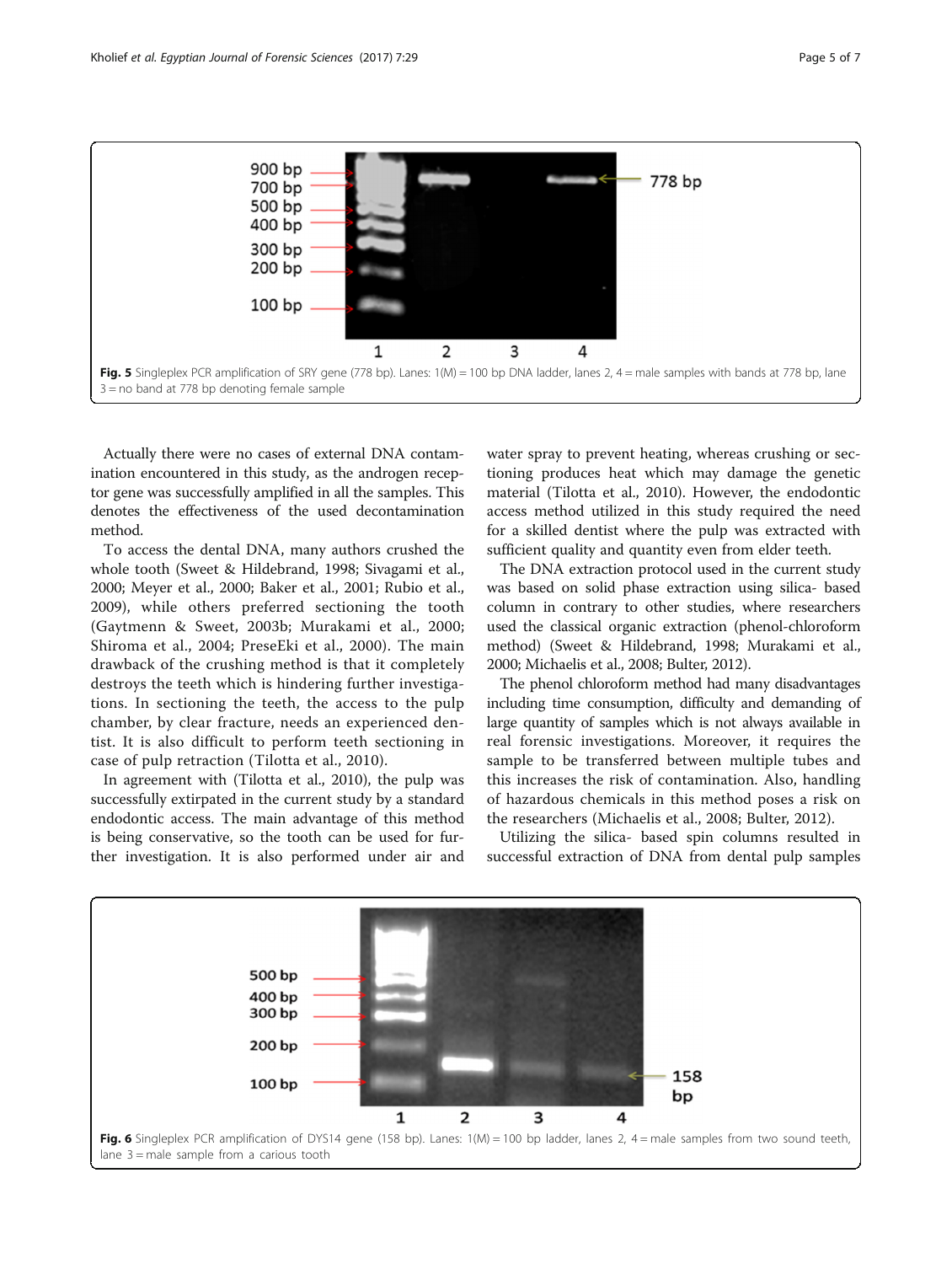<span id="page-5-0"></span>

with the ability to determine the desired elution volume that allowed maximum concentration of DNA, which was chosen to be 40 μl in the present study.

Sex determination was successfully achieved in all the studied samples with the use of SRY and DYS14 genes. Moreover, the age of participants had no impact on the potentials for sex determination.

Choosing SRY gene was based on its successful detection in different samples e.g.: blood, saliva, teeth and even from epithelial cells adhered to the bristles of tooth brushes (Vikram Simha Reddy et al., [2011\)](#page-6-0).

Following several studies that showed deletions in the amelogenin gene on Y chromosome and subsequently the wrong identification of males as females, there was a definite need to use other reliable sex determining genetic markers (Kastelic et al., [2009;](#page-6-0) Kashyap et al., [2006](#page-6-0); Chang & Burgoyne, [2003](#page-6-0); Thangaraj et al., [2002](#page-6-0); Drobnic, [2006;](#page-6-0) Laverde, [2013](#page-6-0)).

The multi-copy DYS14 gene was not conventionally used for sex determination in forensic cases, therefore, it was used in this study to verify its efficacy for sex determination from the tooth pulp. (Nakata et al., [2010\)](#page-6-0) and (Blagodatskikh et al., [2010\)](#page-6-0) previously reported its success in identifying sex from prenatal and blood samples. Additionally, (Gomaa & Sheta, [2013\)](#page-6-0) have used DYS14 gene to identify male DNA in a mixture of male and female blood samples in varying proportions.

To compare between the sensitivity of DYS14 gene and SRY gene for sex determination using dental pulp samples, real time PCR would be adventitious in measuring the quantity of the amplified DNA bands. Thus, real time PCR is recommended for future studies to verify the contradictory findings reported by (Blagodatskikh et al., [2010](#page-6-0)) who documented that SRY gene showed ten times higher sensitivity than DYS14 gene. Whereas, other contradictory studies recommended DYS14 marker for the diagnosis of fetal gender from maternal plasma, and this recommendation was based on their findings which showed higher sensitivity of DYS14 over the SRY gene (Fernández-Martínez et al., [2012;](#page-6-0) Jacob et al., [2015](#page-6-0); Khorshid et al., [2013\)](#page-6-0). Hence, using

conventional PCR in the present study provided 100% success in sex determination from all dental pulp samples with no false negative or positive results.

### Conclusion

The dental pulp can be considered as a highly reliable source of DNA irrespective to the tooth status whether sound or carious. Particularly, the molar tooth which is considered as a good source of DNA since it is a multirooted tooth with the largest pulp volume. In addition, access to the pulp using the standard occlusal endodontic technique provides a significantly large amount of pulp tissue and subsequently sufficient amount of DNA yield with a minimal risk of contamination. Furthermore, DYS14 gene was proved to be as efficient as SRY gene for sex determination from the dental pulp using conventional PCR amplification with no false negative or positive results.

#### Acknowledgements

After success of the study, we would like to acknowledge the dentist who helped us in teeth extraction from all participants and taught us pulp extraction from teeth. Additionally, a great appreciation must go to all participants who gave approval to give their teeth to be included in the study. Finally, we would like to acknowledge University of Alexandria who funded that project.

#### Funding

This research was funded by the Faculty of Medicine at Alexandria University, Egypt.

#### Availability of data and materials

The datasets generated during and/or analyzed during the current study are available from the corresponding author on reasonable request.

#### Authors' contributions

MK (collection of samples and participation in the practical work, in addition to collection of literature review); SS (writing the discussion section and editing the whole article); RG (the idea of the study, conduction and supervision of the laboratory work and writing methodology and results). All authors read and approved the final manuscript.

#### Ethics approval and consent to participate

Ethical approval was obtained from the Medical Ethics Committee of Faculty of Medicine, Alexandria University, Egypt. In addition, a detailed written informed consent was obtained from all participants after explaining all details of the nature of the study and emphasizing that all information that will be collected from patients or obtained from the study will be kept confidential and will only be used solely for research purposes.